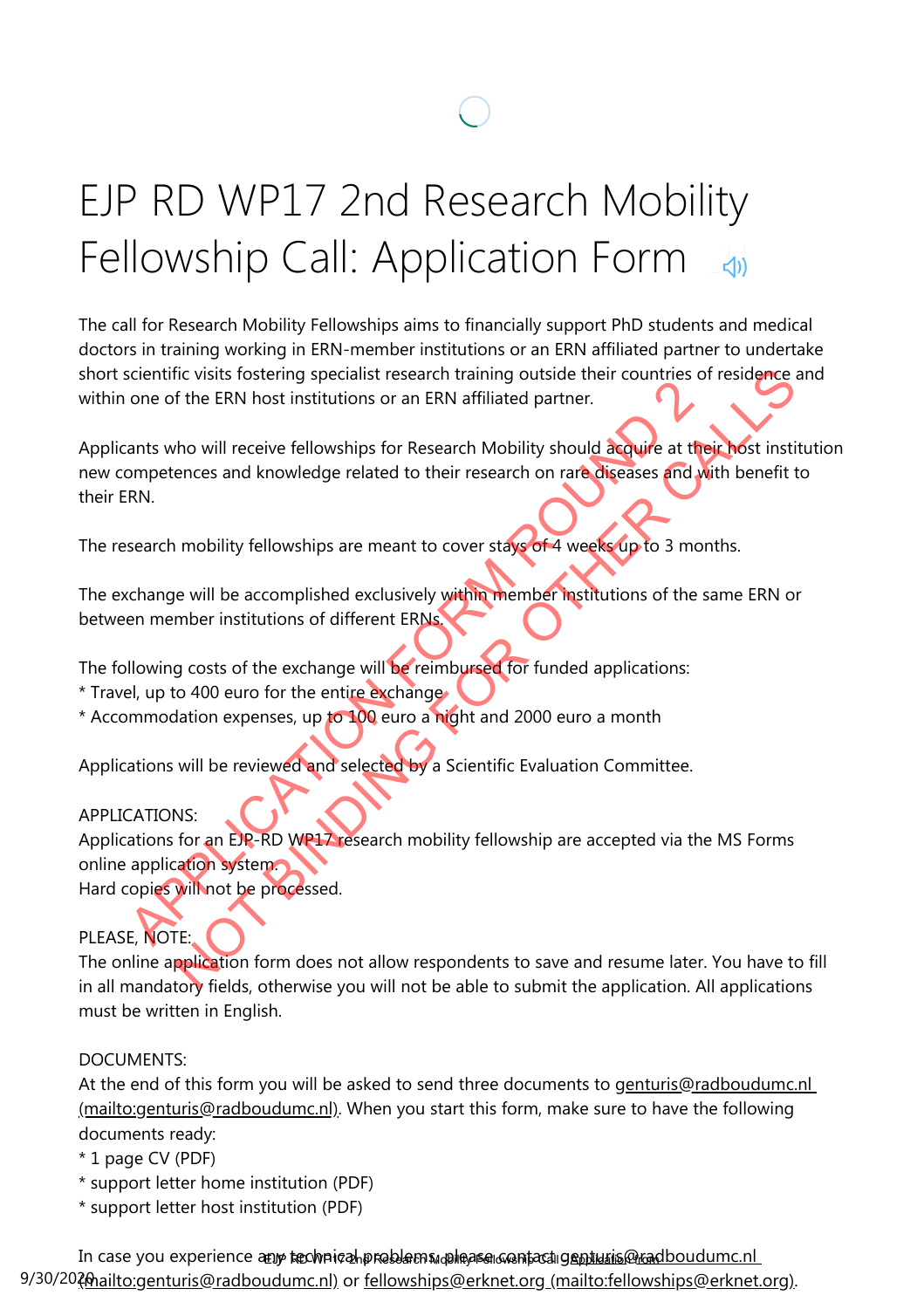1. This survey form is specifically dedicated to collect information for the purpose of the European Joint Programme on RareDiseases, EJP RD, WP17 – ERN RD TRAINING AND SUPPORT PROGRAMME.

We collect Personal Data freely provided by the user, including (but not limited to): name, email address, and any other details specifically asked in this form.

EJPRD does not share personal identifiable information with unrelated Third Parties. However, we may disclose, transfer or share your Personal Data – anonymized or in its original format-with certain third parties without further notice to you, only for the purpose of the organization and follow up of this event.

Information collected on this form will be held incompliance with the General Data Protection Regulation (EURegulation2016/679) (GDPR) of the European Parliament and of the Council of 27 April 2016 on the protection of natural persons with regard to the processing of personal data and on the free movement of such data.

Data will be processed and stored for a maximum of 15 years.

If you want to have more information on data processing, for example know how your personal data is being processed, or if you want to exercise your rights according to articles 15-22 of the GDPR, or if you notice a personal data breach according to Articles 33-34, please contact the data controller who determines the purposes and means of the processing of personal data. Contact details: coordination@ejprarediseases.org (mailto:coordination@ejprarediseases.org) wever, we may disclose, transfer or share your Personal Data Chro<br>
proriginal format-with certain third parties without further notice to<br>
purpose of the organization and follow up of this event<br>
correction Regulation (EUR oes not share personal identifiable information with unrelated Third Part<br>
it, we may disclose, transfer or share your Personal Data Canonymized D<br>
in a format-with certain third parties without turther **protice** to you, b

I have read the above information and: \*

Lauthorize the processing of personal data, in compliance with the European General Data Protection Regulation, Reg(EU) 2016/679 for the specific purpose they are collected (any communication of personal data to private or public subject will be allowed only for the specific purpose they are collected).

2. I have read the above information and: \*

I authorize to be contacted for EJP RD dissemination and communication activities (e.g. newsletters, invitations to meetings)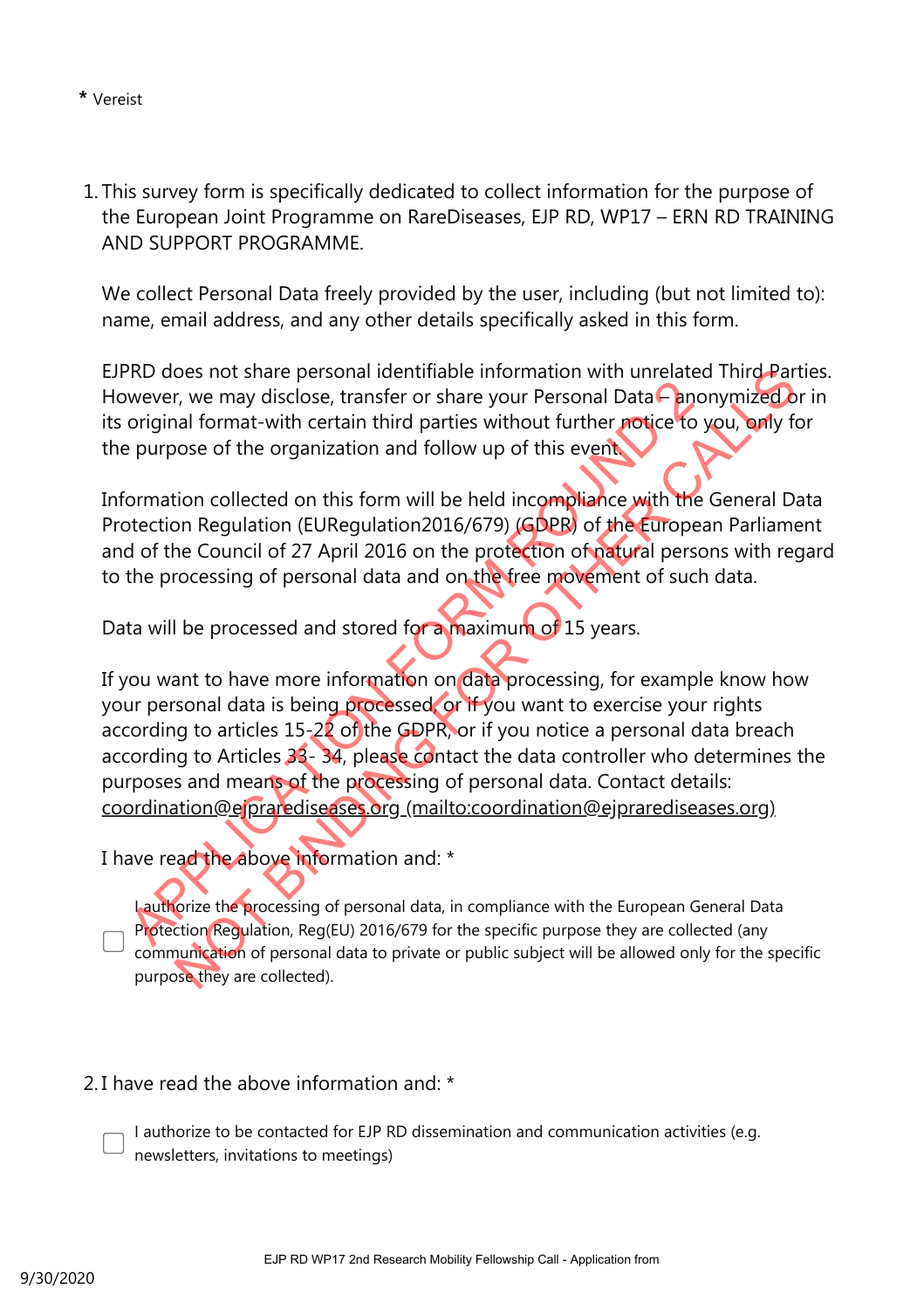#### 3. I have read the above information and:

I authorize to be contacted for involvement in future collaborative initiatives, which might fall within the scope of my research activity.

APPLICATION FORM ROUND 2 NOT BINDING FOR OTHER CALLS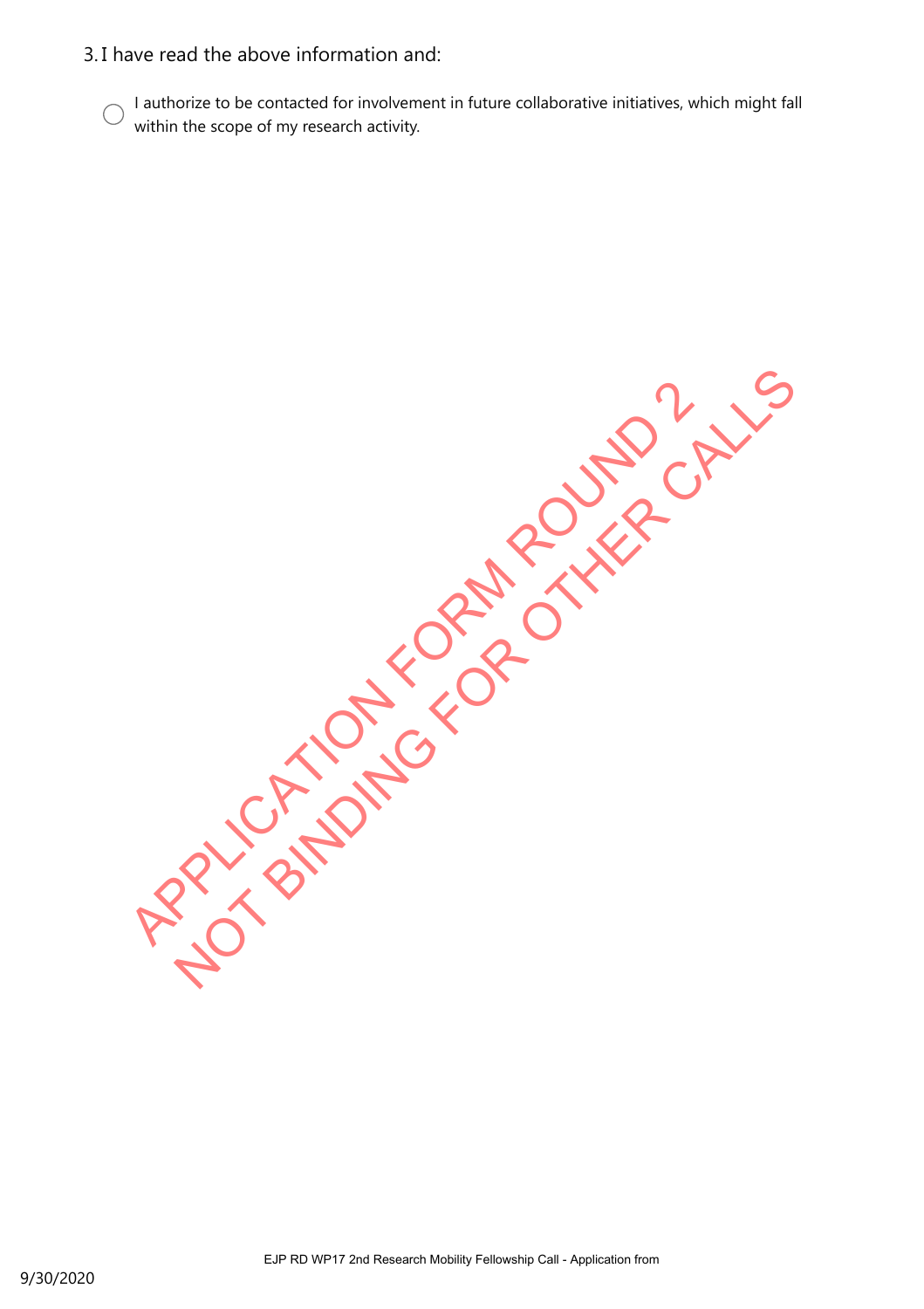# Personal information

# 4. Surname: \*

# 5. First name: \*

| 6. Email address: * |  |
|---------------------|--|
|                     |  |
|                     |  |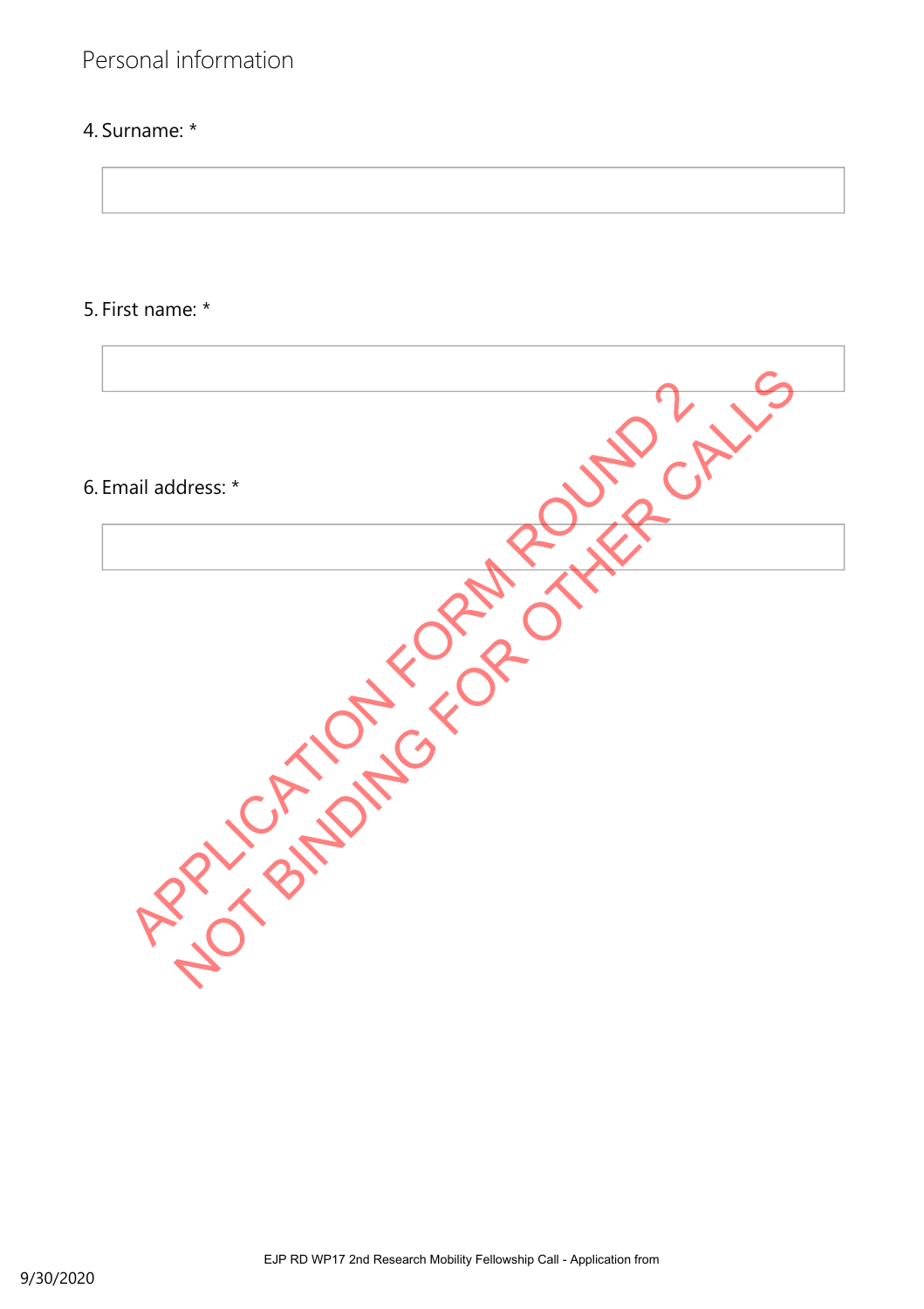# Information about the applicant's current work

## 7. Position \*



Specialist in training

Max. 1000 characters 8. If you are a PhD student, include a short description of your PhD project briefly summarizing main study area, aims of the project, key results obtained so far \*

9. In what year of your PhD position or specialist training are you? \* year 2 year 3 year 4 othe What year of your Phila, position of specialist training are you? Notification of your Photographs Contact the Project Rd Call of the Project Rd Call of the Project Rd Call of the Project Rd Call of the Project Rd Call of the Project Rd Call of the Project Rd Call of the Project Rd Call

10. What is the start date of your PhD position or specialist training? \*



Notatie: d/M/yyyy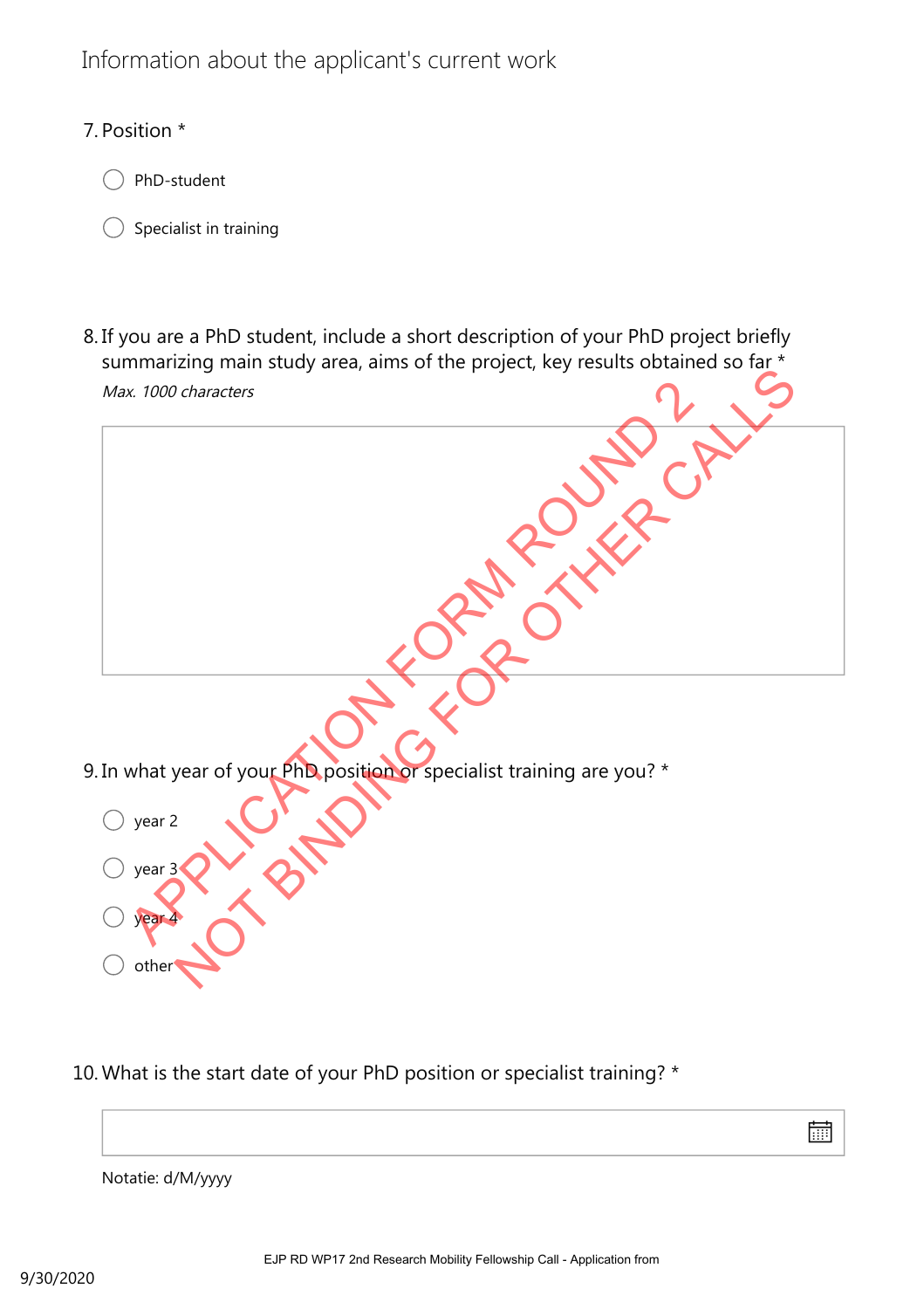#### 11. What is the expected end date of your PhD position or specialist training? \*

扁

Notatie: d/M/yyyy

APPLICATION FORM ROUND 2 NOT BINDING FOR OTHER CALLS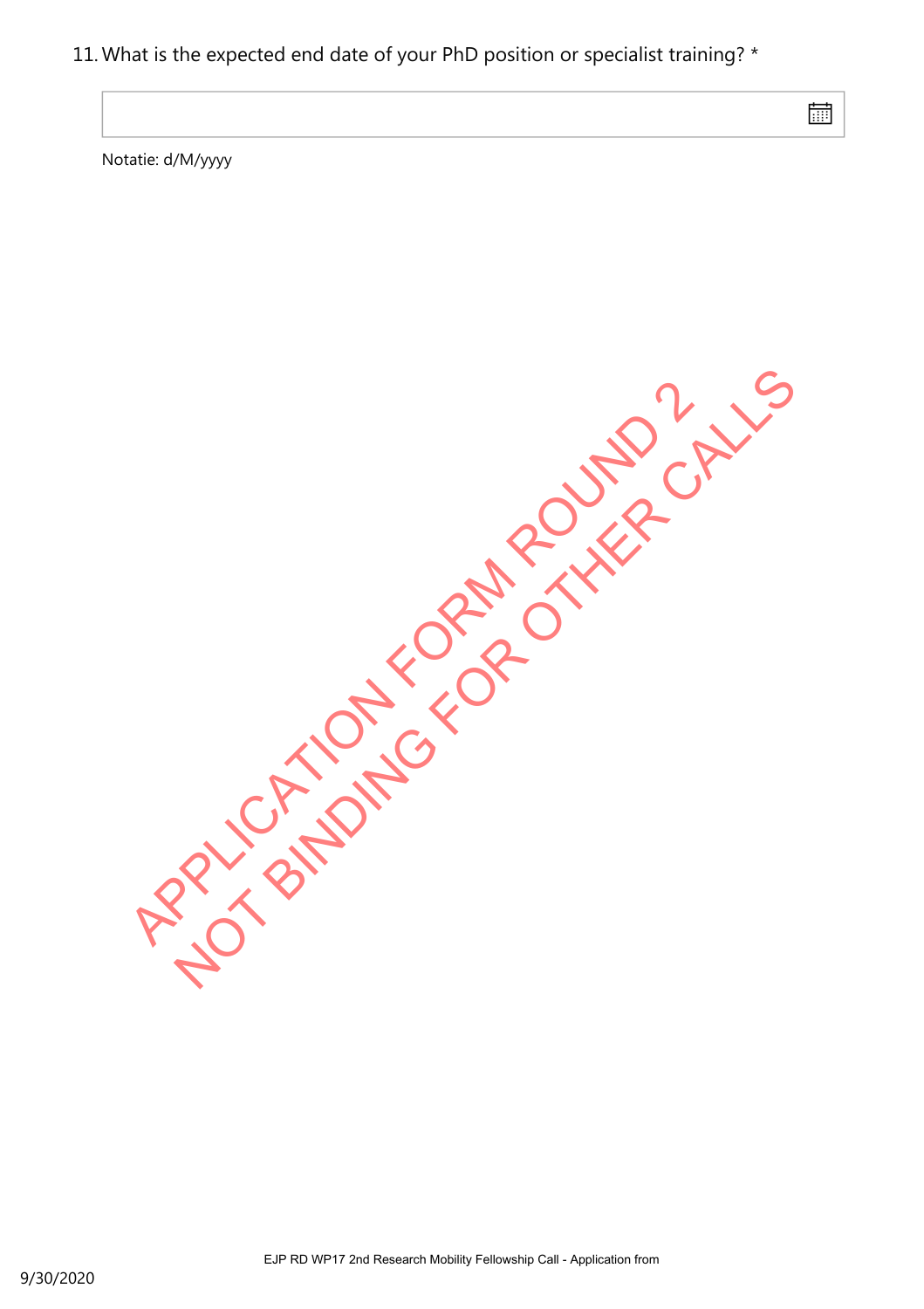# Details home institution

## 12. Name home institution \*

# 13. Department home institution \*

| 14. Full postal address home institution * |
|--------------------------------------------|
|                                            |
|                                            |
| 15. Home country*                          |
|                                            |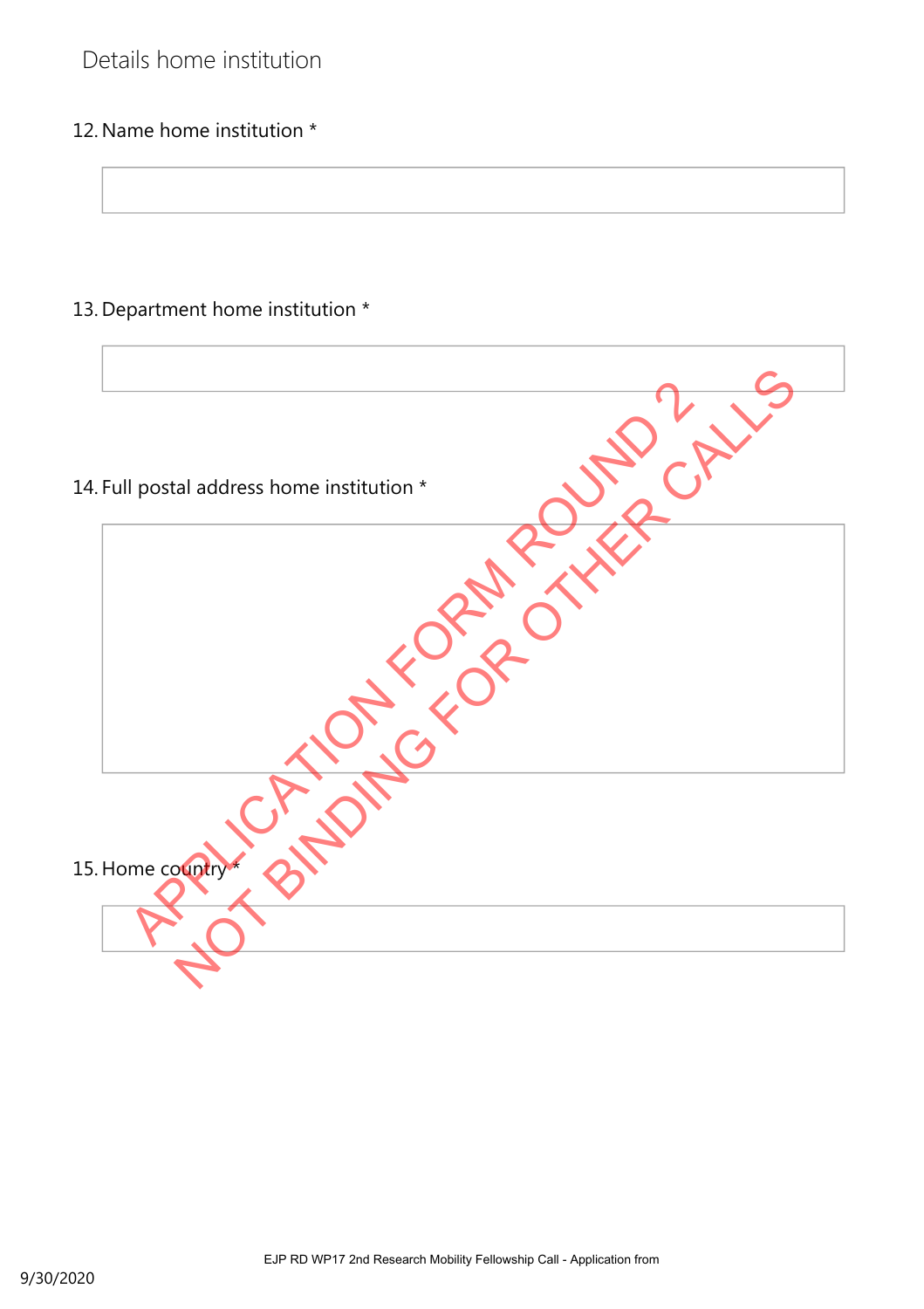#### 16. Home ERN \*

- endo-ERN
- ERKNet
- ERN BOND
- ERN CRANIO
- ERN EpiCARE
- ERN EUROCAN
- ERN EuroBloodNet
- ERN eUROGEN
- ERN EURO-NMD
- ERN EYE
- ERN GENTURIS
- ERN GUARD-HEART
- ERNICA
- ERN ITHACA
- ERN LUNG
- ERN PaedCan
- ERN RARE-LIVER ERN EURO-NMD<br>
ERN EURO-NMD<br>
ERN EURO-NMD<br>
ERN GENTURIS<br>
ERN GENTURIS<br>
ERN GENTURIS<br>
ERN GENTURIS<br>
ERN PaedCam<br>
CRN PaedCam<br>
CRN PaedCam<br>
CRN PaedCam<br>
CRN PaedCam<br>
CRN PaedCam<br>
CRN PaedCam<br>
CRN PaedCam<br>
CRN PaedCam<br>
CRN Pae ENTURIS SUARD-HEART SENTURIS SUARD-HEART SUARD-HEART SUARD-HEART CALLS

ERN ReCONNET

- 
- ERN RITA
- ERN-RND
- ERN Skin
- ERN TRANSPLANT-CHILD
- MetabERN
- VASCERN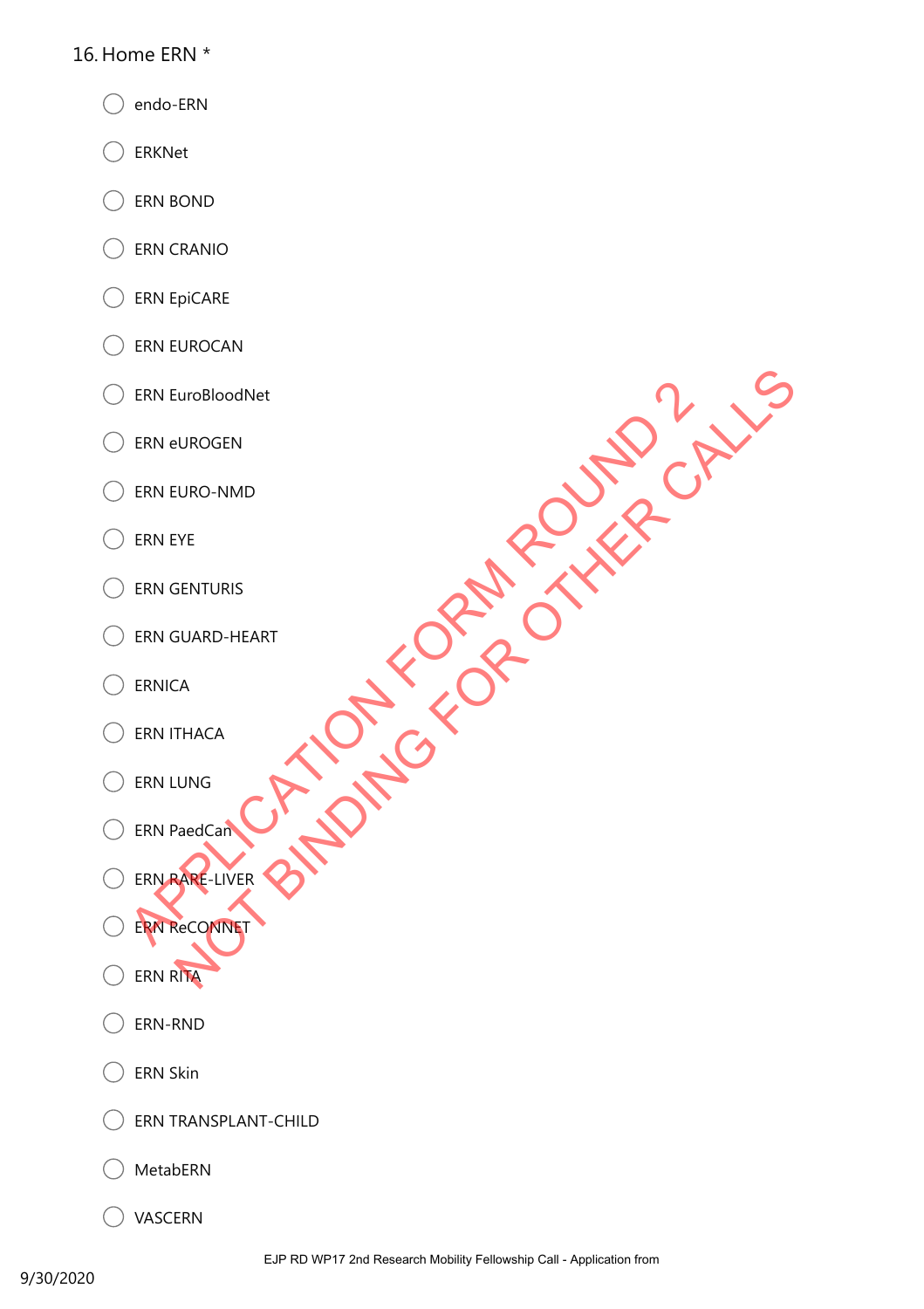17. Full name supervisor in your home institution \*

18. Position supervisor \*

19. Email address home supervisor \* APPLICATION FORM ROUND dress home supervisor \*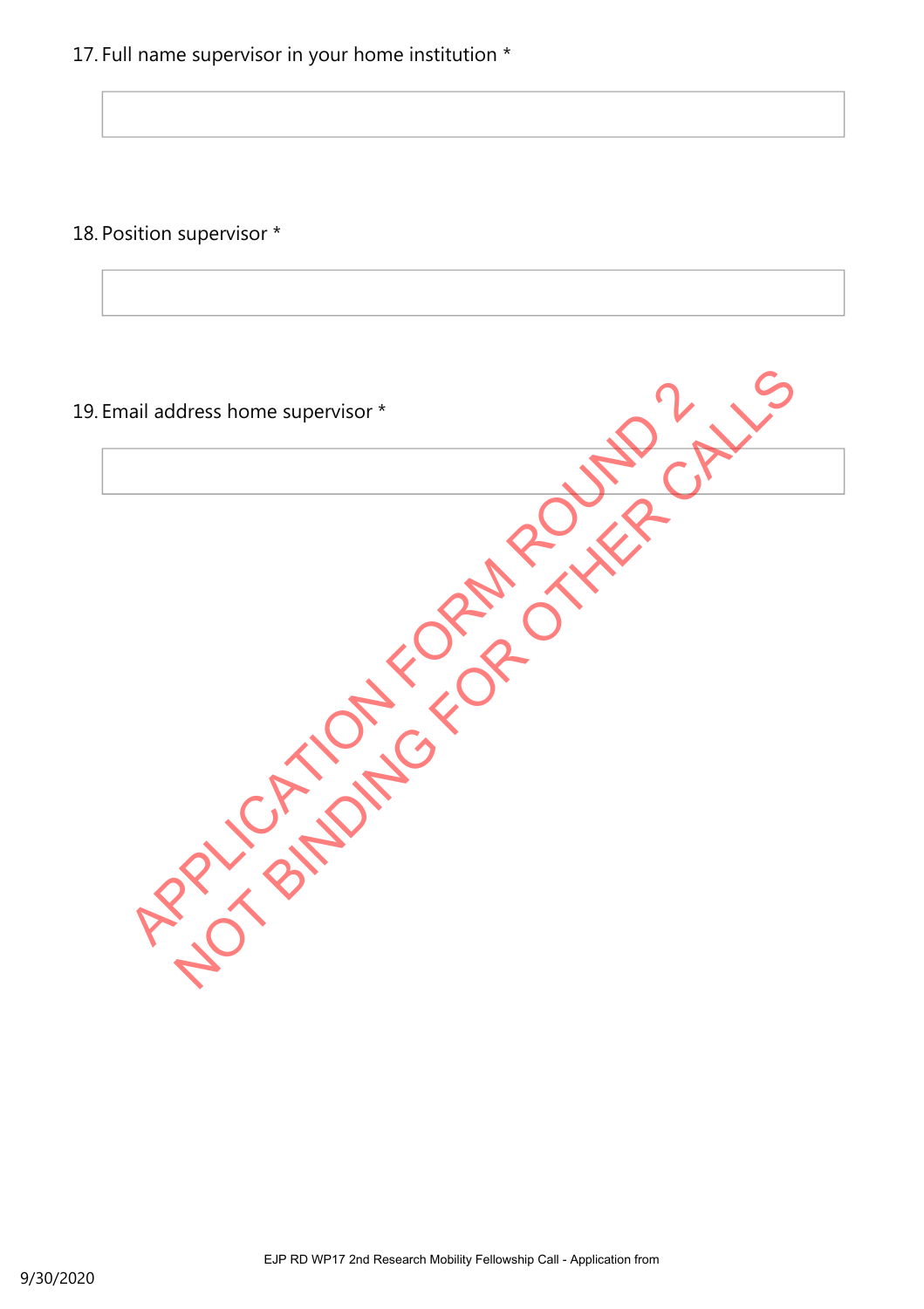# Details host institution

## 20. Name host institution \*

# 21. Department host institution \*

| 22. Full postal address host institution * |
|--------------------------------------------|
|                                            |
| 23. Host country *                         |
|                                            |
|                                            |
|                                            |
|                                            |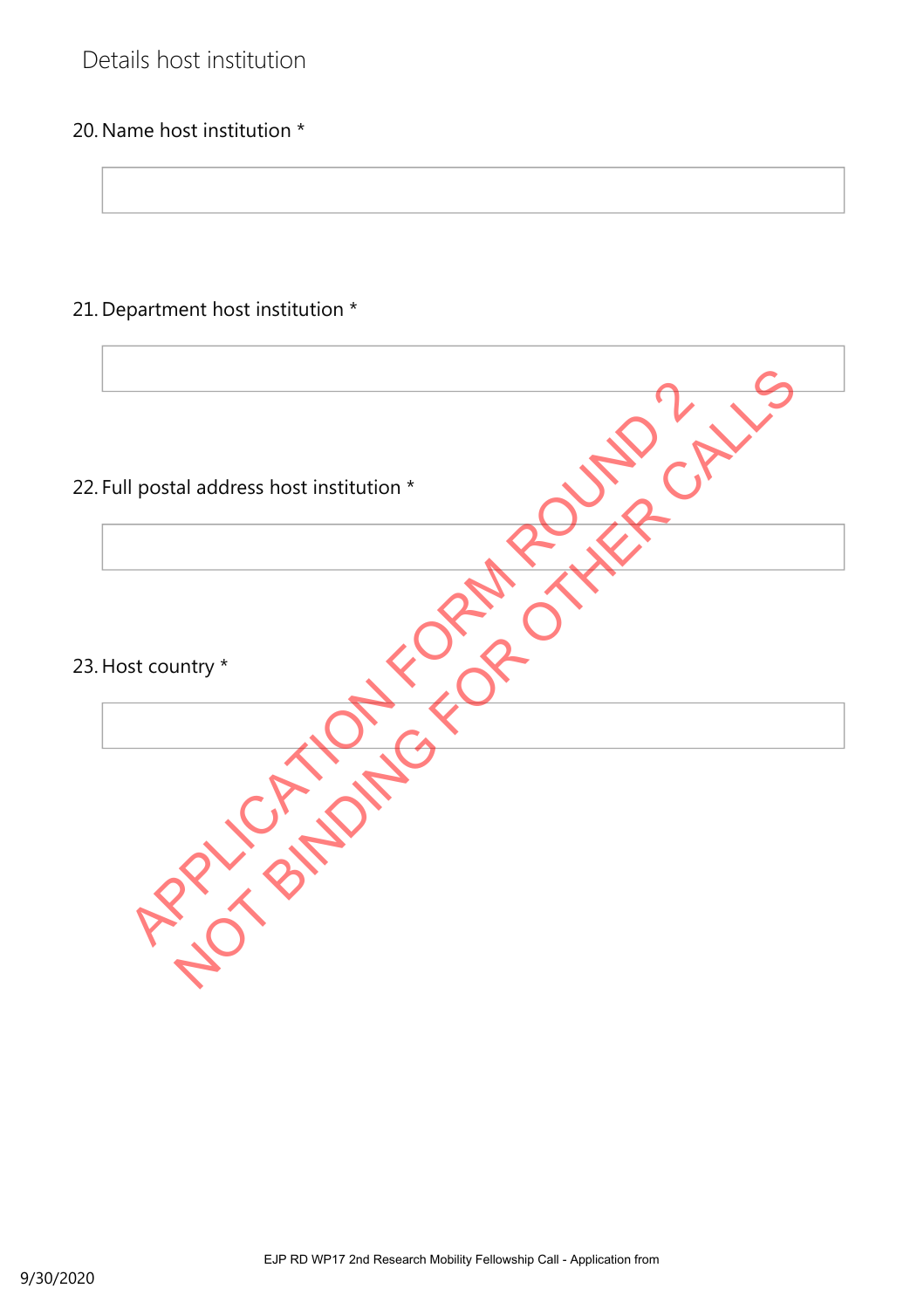#### 24. Host ERN \*

- endo-ERN
- ERKNet
- ERN BOND
- ERN CRANIO
- ERN EpiCARE
- ERN EUROCAN
- ERN EuroBloodNet
- ERN eUROGEN
- ERN EURO-NMD
- ERN EYE
- ERN GENTURIS
- ERN GUARD-HEART
- ERNICA
- ERN ITHACA
- ERN LUNG
- ERN PaedCan
- ERN RARE-LIVER ERN EURO-NMD<br>
ERN EURO-NMD<br>
ERN EURO-NMD<br>
ERN GENTURIS<br>
ERN GENTURIS<br>
ERN GENTURIS<br>
ERN GENTURIS<br>
ERN PaedCam<br>
CRN PaedCam<br>
CRN PaedCam<br>
CRN PaedCam<br>
CRN PaedCam<br>
CRN PaedCam<br>
CRN PaedCam<br>
CRN PaedCam<br>
CRN PaedCam<br>
CRN Pae ENTURIS SUARD-HEART SENTURIS SUARD-HEART SUARD-HEART SUARD-HEART CALLS

ERN ReCONNET

- 
- ERN RITA
- ERN-RND
- ERN Skin
- ERN TRANSPLANT-CHILD
- MetabERN
- VASCERN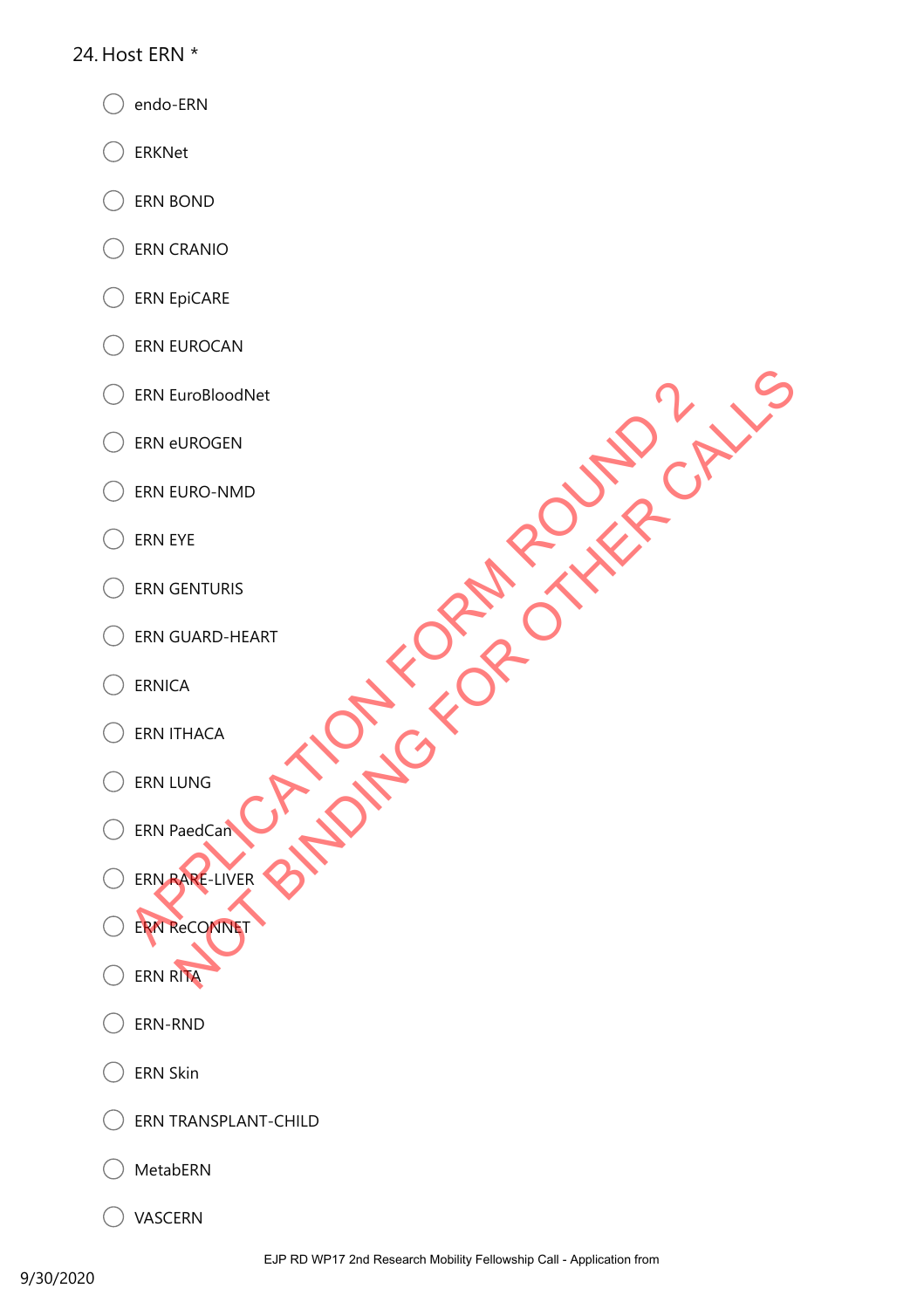26. Position of supervisor \*

# 27. Email address host supervisor \* APPLICATION FORM ROUND dress host supervisor \*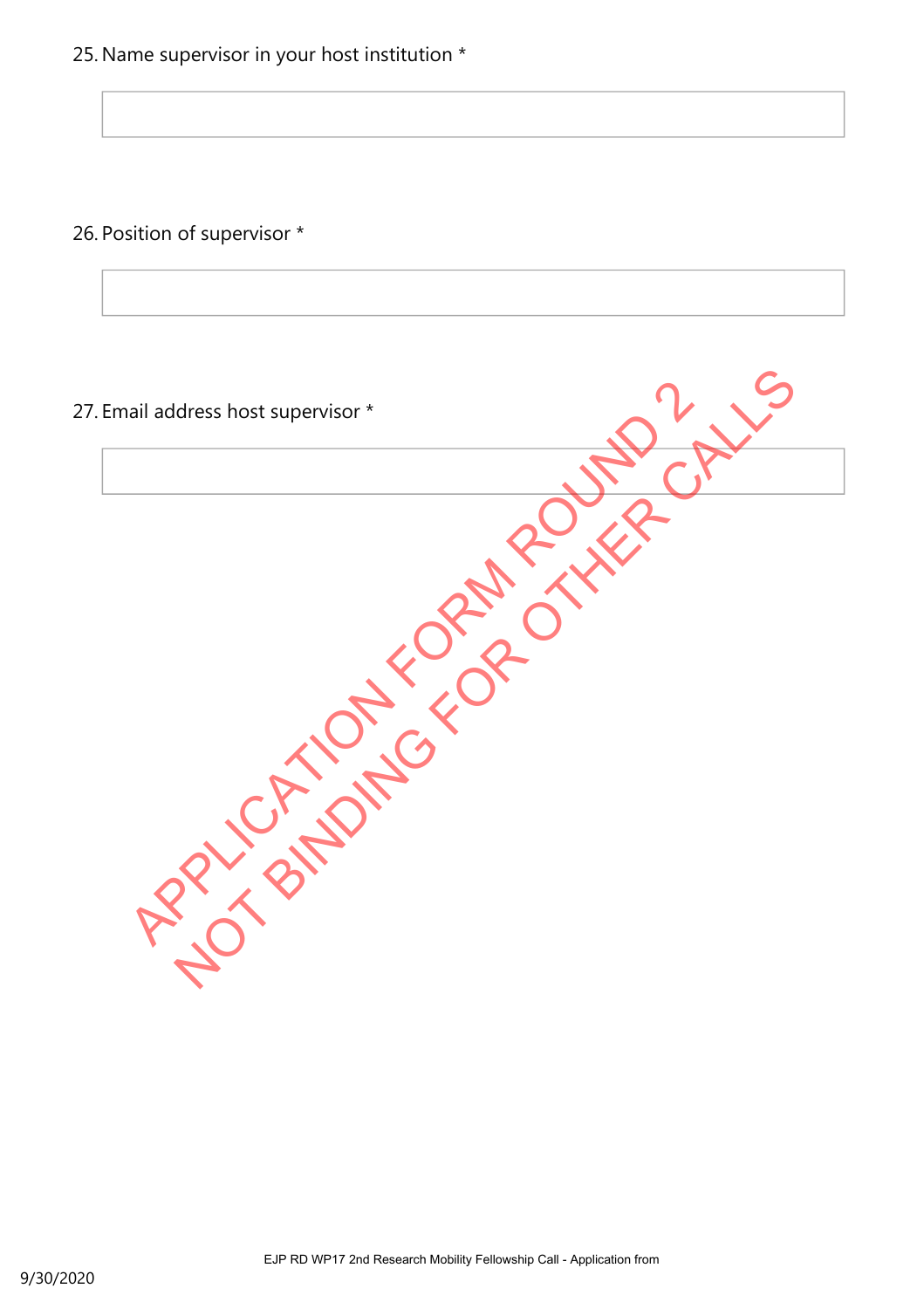# 28. Project title \*

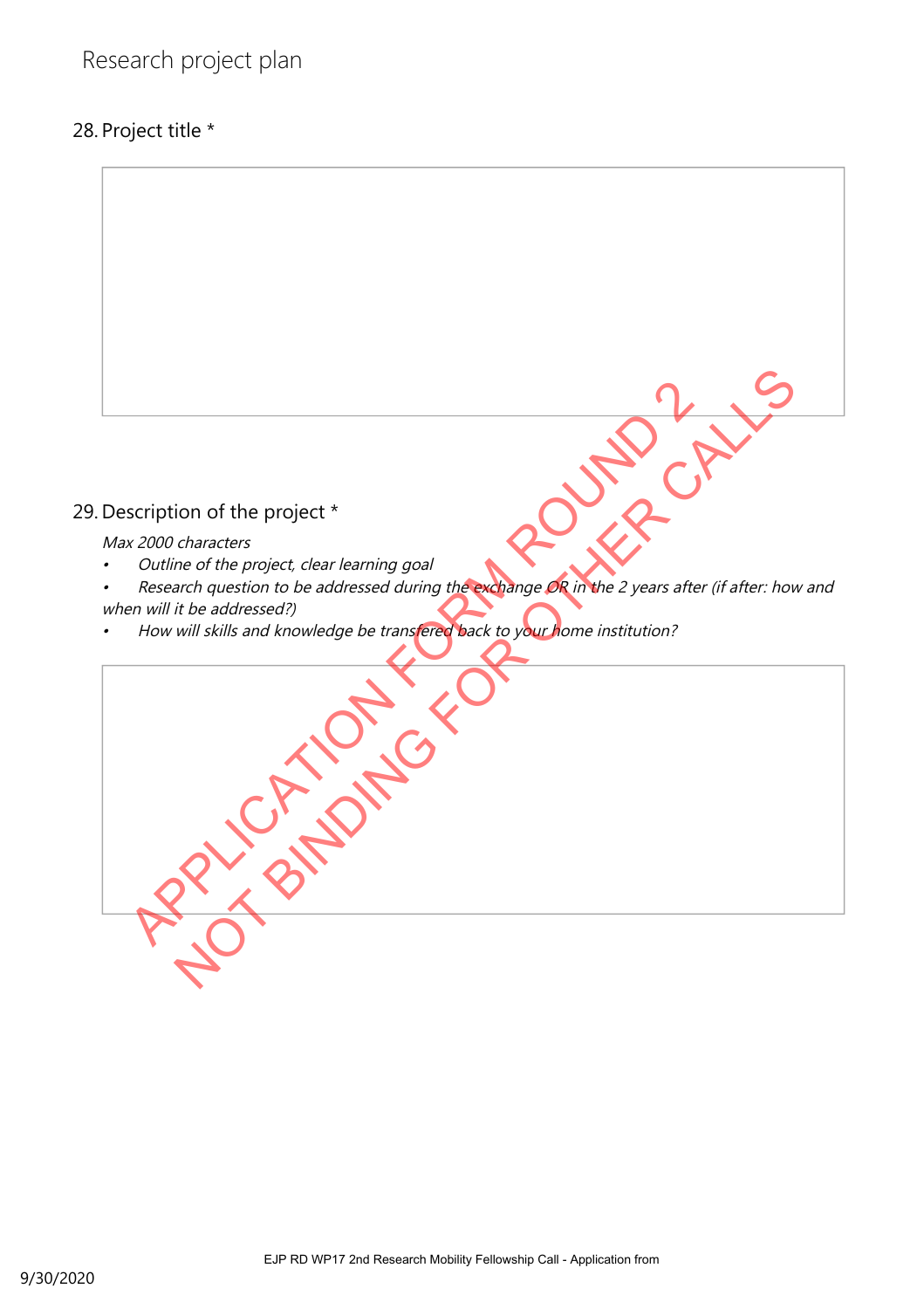30. How will this exchange and the transfer of knowledge/skills benefit your personal career and knowledge \*

max 1000 characters



max 1000 characters

max 1000 characters 32. How will this exchange and the transfer of knowledge/skills benefit the rare disease domain of your ERN? \* This exchange and the transfer of knowledge skills benefit the home and the transfer of knowledge skills benefit the home and the transfer of knowledge / skills benefit the rare dise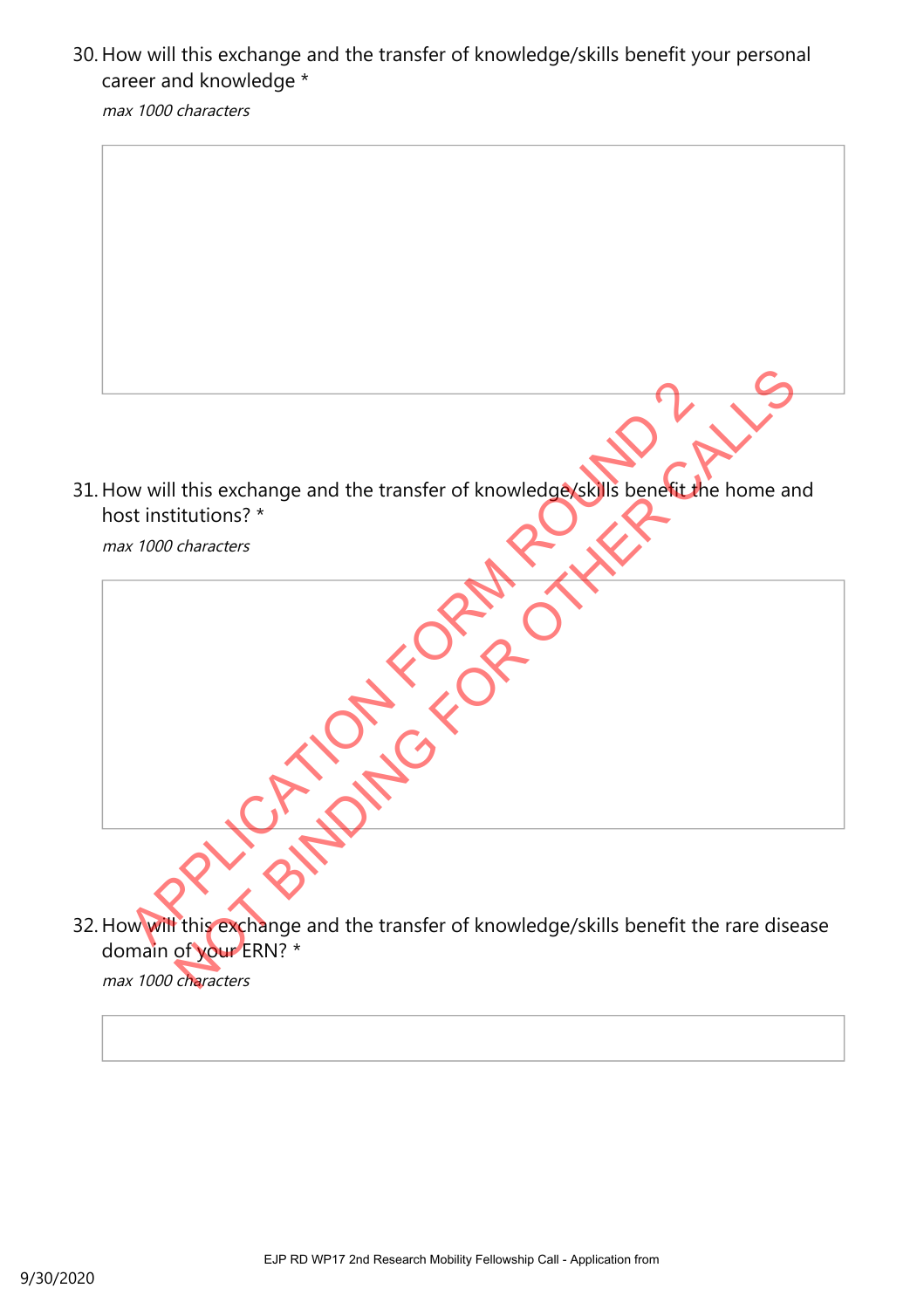#### 33. Description of methods to be learned during the training stay  $*$

Clearly describe the methods you will be trained in and clearly describe the timelines during your stay, max 1000 characters

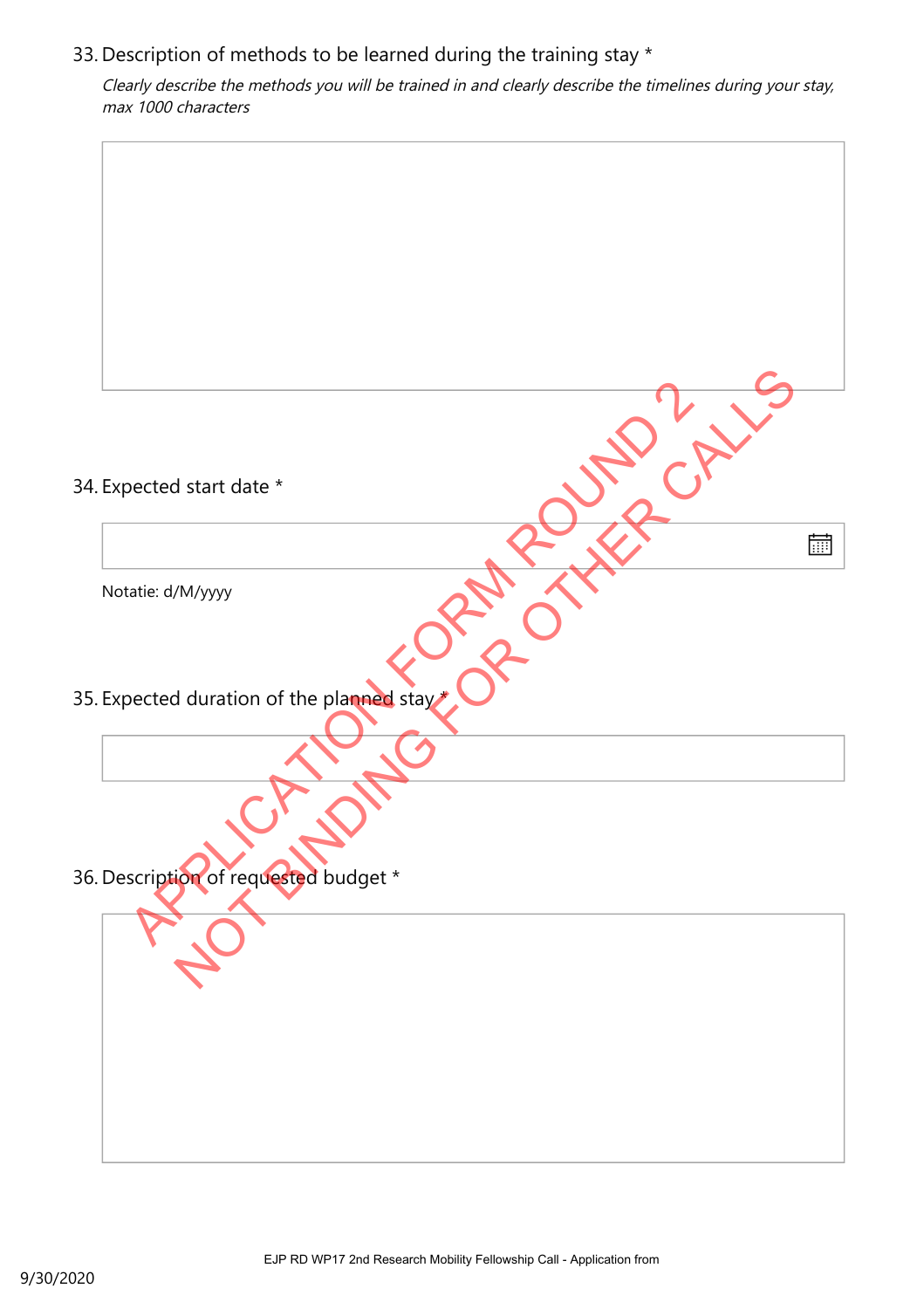# Ethics considerations

37. Does your fellowship exchange involve: \*

| Please, select the applicable options                                                                |
|------------------------------------------------------------------------------------------------------|
| Use of human embryos and foetuses?                                                                   |
| Vulnerable patients?                                                                                 |
| Humans                                                                                               |
| Children/minors?                                                                                     |
| Patients who are unable to give informed consent?                                                    |
| Use of invasive techniques?                                                                          |
| Collection or use of human biological samples?                                                       |
| Processing of personal data?                                                                         |
| Use of animals?                                                                                      |
| Transfer of data or material to non-EU countries                                                     |
| Other ethics issues                                                                                  |
| 38. If you have answered yes to one or more of these questions, please, describe in                  |
| more detail the ethical issues that have to be considered at the outset and how they                 |
| will be dealt with (e.g. GDPR, informed consent procedures, ethical approval, policies<br>etc.). $*$ |
| Max. 2000 characters                                                                                 |
|                                                                                                      |
|                                                                                                      |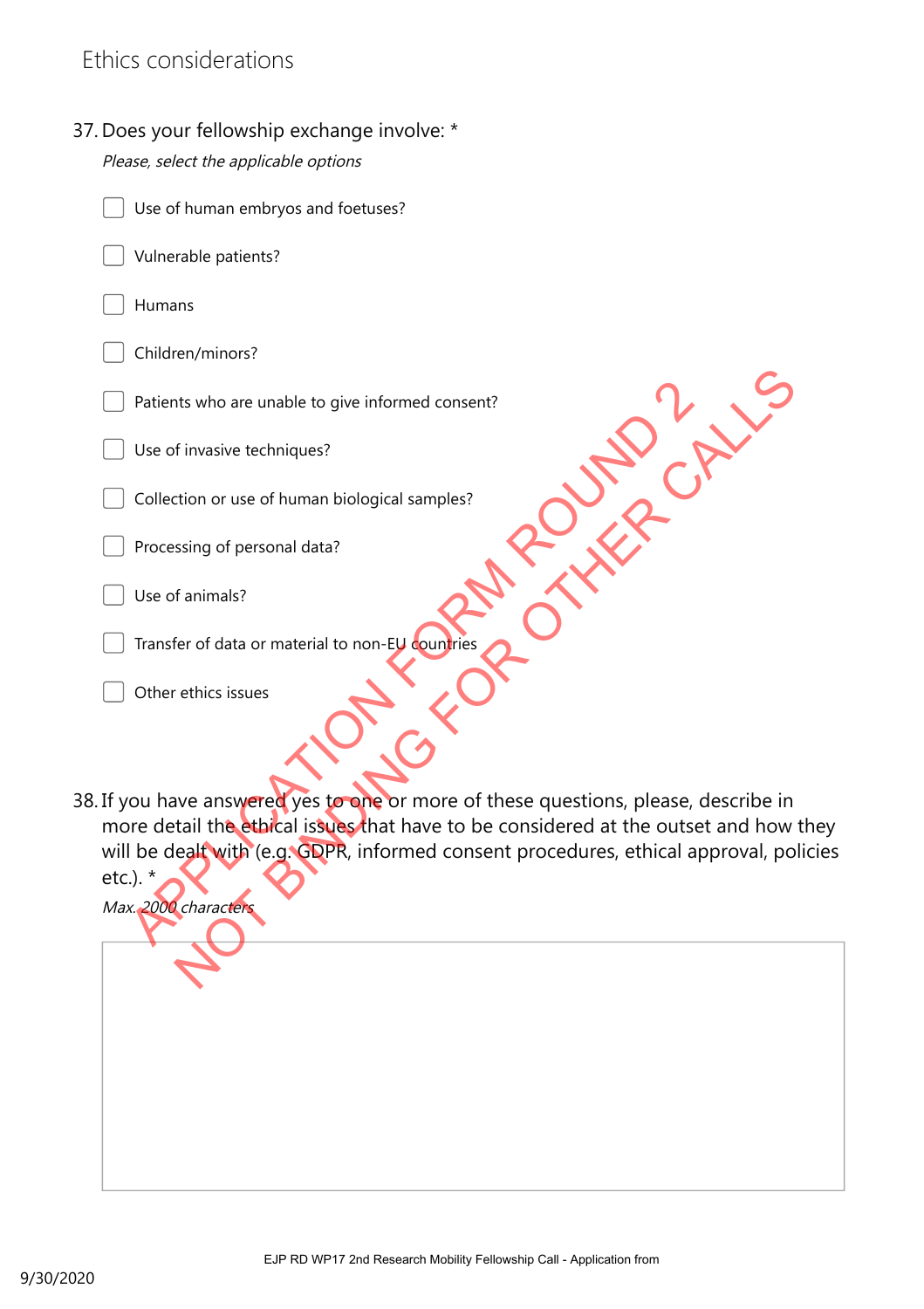#### 39. Is there anything else you would like to mention with regard to ethical aspects? \*